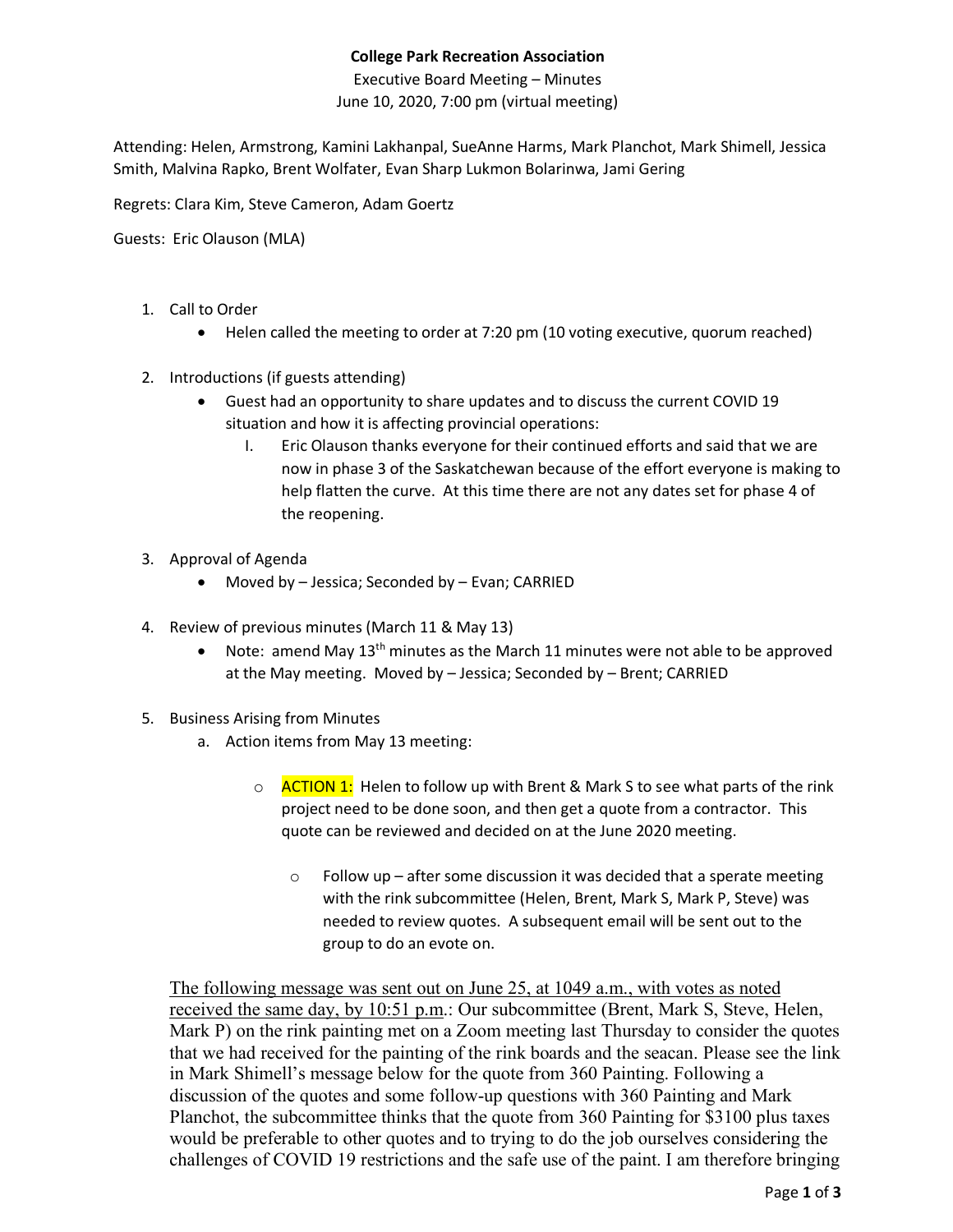the following suggested motion to you, for 1) moving, 2) seconding, and 3) motion to approve (also by the mover and seconder, please):

**Motion: THAT THE CPRA CONTRACT 360 DEGREE PAINTING FOR THE PREPARATION AND PAINTING OF THE CPRA RINK BOARDS AND THE SEACAN STORAGE CONTAINER, BOTH ON CAMPION CRESCENT, AS PER THE QUOTE SPECIFICATIONS PROVIDED BY 360 DEGREE PAINTING WITH THE PRICE IN TOTAL (NO COST OVERRUNS) OF \$3,100.00 PLUS TAXES.**

**Moved by Mark S, seconded by Jessica; votes in favour by Mark S, Jessica, Evan, Steve, Kamini, Clara, and Brent**

- o **ACTION 2:** Helen to follow up with Steve and Brent on value, and then check with Rayner Agencies if the quad insurance should remain with Lloyds as a separate policy, or get added to the SGI policy CPRA has for general liability insurance, etc.
	- $\cdot$  Follow up Helen has corresponded with Rayner and has given the recommendation that the quad insurance (which includes the front end accessories) be added to the SGI insurance package.
- o **ACTION 3:** Mark to book a virtual meeting to discuss SueAnne's initial line up for fall programs. Meeting will discuss what trends are currently out there with other CAs for fall programs, considering that access to school spaces may be limited.
	- $\clubsuit$  Follow up unable to find an evening that worked for all for a virtual meeting. SueAnne was able to share her general program plan for the fall. Will be investigating what instructors may be available through Denise for virtual fitness programs.

## 6. Old/Standing Business

- a. Criminal Record Checks
	- o Helen reminded executive to complete their CRC online when possible. At this time checks can be done online (likely the entire process).
- b. Back alley cleanup
	- o Cleanup event has been postponed until fall 2020. Once more details are determined on this event (connected to the SK reopening plan), Mark/Helen will pass them along. Note: There is some discussion right now about whether cleanups could be allowed if association followed a set of protocol in order to minimize the risk of COVID 19 transmission.
	- o **ACTION:** Mark to provide more details in June.
- 7. New Business
	- a. Challenges related to COVID situation
		- o Overall with the reopening of services and group size restrictions in place, knowing when programs and services offered by the CPRA is the biggest challenge. We will continue to meet and discuss any updates received and